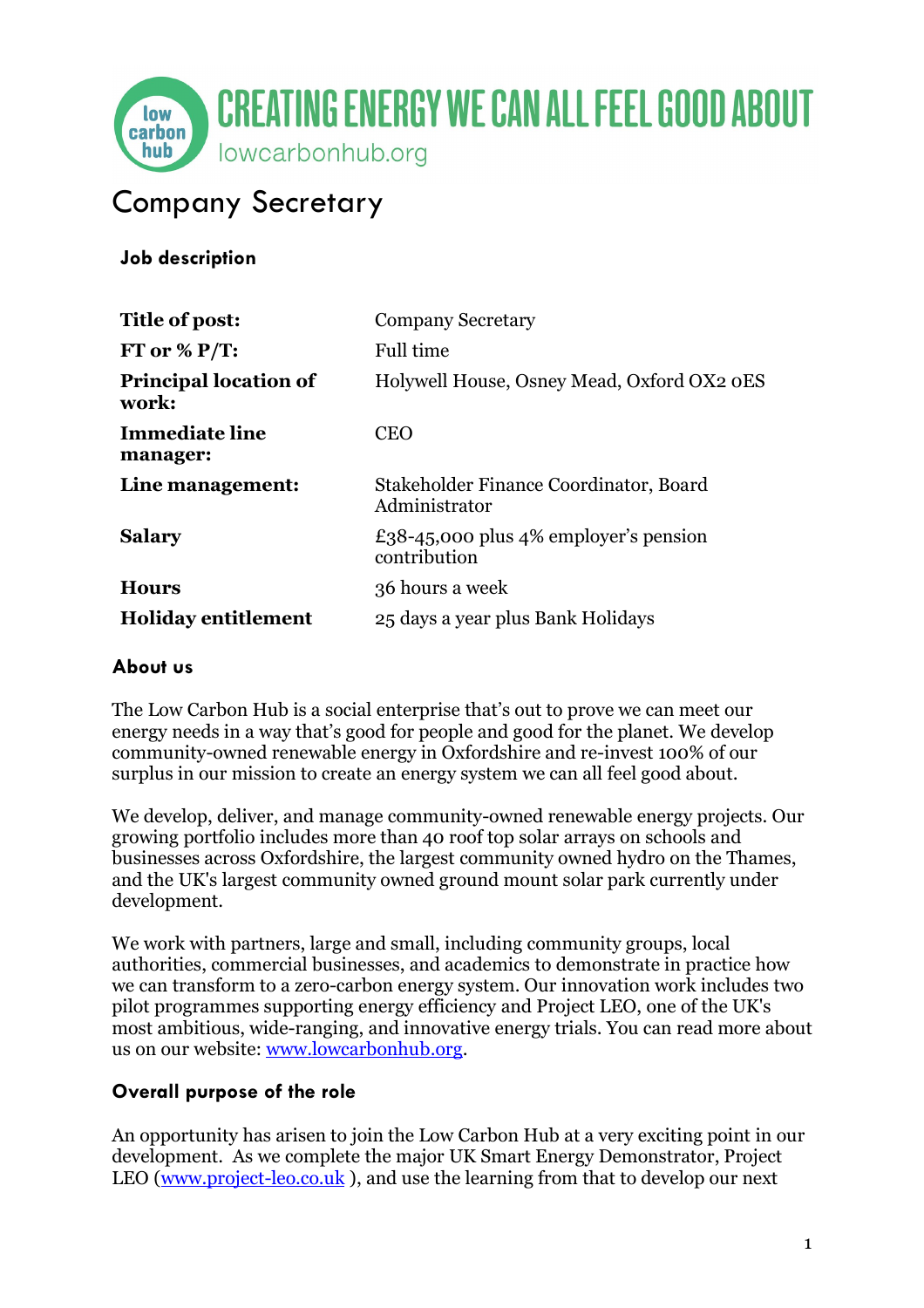## **Low Carbon Hub**

Business Plan, we need to ensure that our compliance and management systems are fit for the ambitious purpose we are likely to set for the organisation for the next 10 years.

Reporting to our CEO, the Company Secretary will provide guidance on corporate governance to the Low Carbon Hub IPS and CIC directors, including the direction, management, and control of the companies and compliance with legal and regulatory requirements.

The Company Secretary will also be responsible for ensuring that the Low Carbon Hub remains a resilient organisation, with the right office, risk management, and human resource management systems in place to assure the good and safe functioning of the overall business.

We are looking for someone who shares our values and gets our mission; someone who thrives in a fast-paced environment of continuous change. The Low Carbon Hub is a small social enterprise that 'punches above its weight' and we need a Company Secretary who can ensure our systems remain fit for purpose as we grow and change.

#### **Responsibilities**

#### **1. Boards management**

- Convening and servicing annual general meetings, and Boards meetings
- Convening and servicing sub-committees of the IPS Board, including the Investment Committee, the Remuneration Committee and the Audit Committee
- Producing agendas, taking minutes, conveving decisions, handling correspondence etc.
- Providing legal, financial and/or strategic advice during and outside of meetings
- Ensuring directors and members of the senior leadership team receive the right induction and training on corporate governance matters
- Providing support to the Boards or other committees on specific projects.

#### **2. Compliance**

- Ensuring that Annual Returns are made to Companies House and the FCA in a timely fashion and to the standards of information required in them
- Keeping up to date with any regulatory or statutory changes and policies that might affect the Low Carbon Hub, particularly including health and safety and GDPR requirements
- Implementing processes or systems to help ensure good management of the Low Carbon Hub and compliance with legislation
- Writing reports and collating information.

#### **3. Shareholder relations**

• Maintaining good shareholder relations and keeping the Board informed on shareholder views